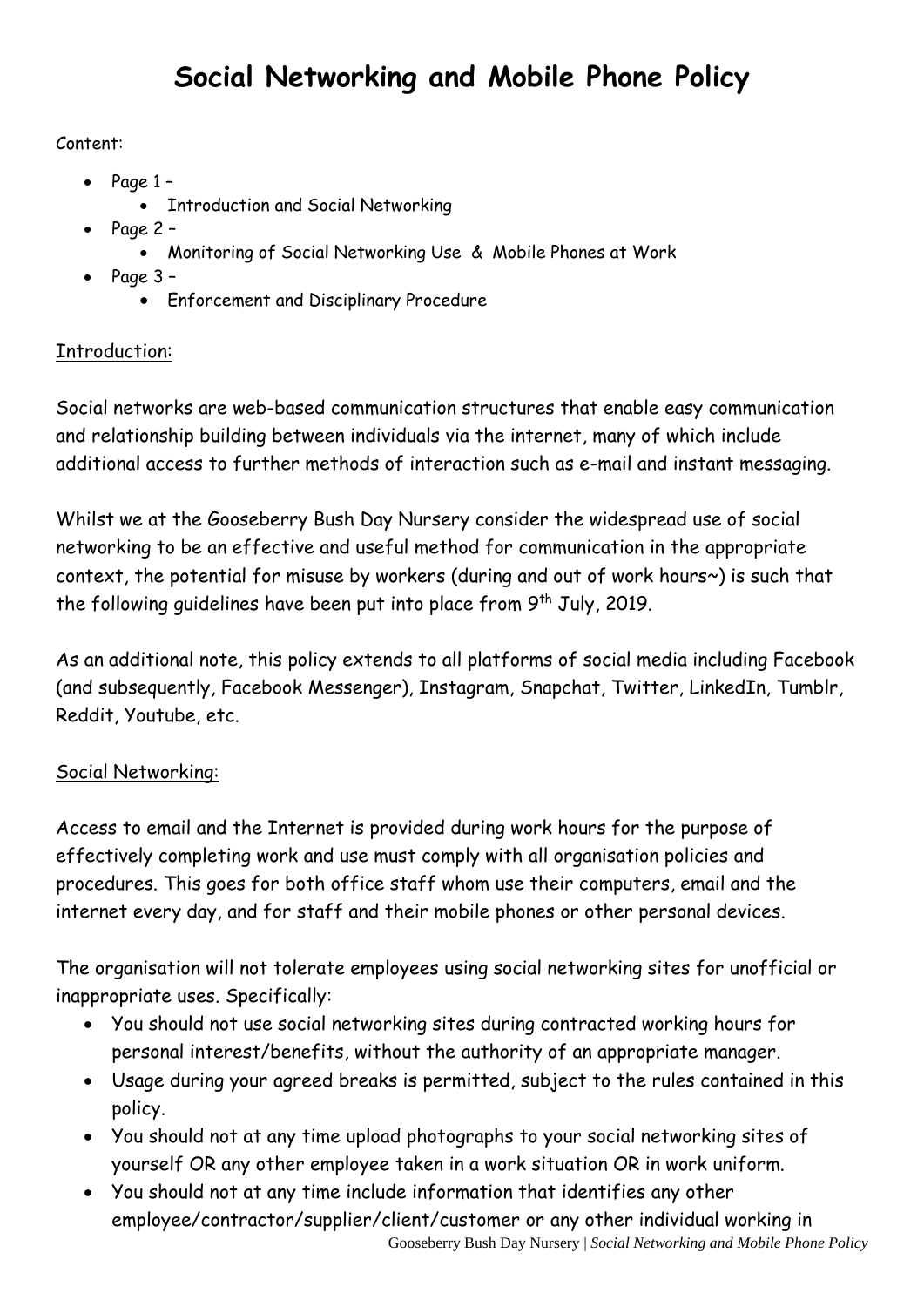connection with the Gooseberry Bush Day Nursery ie. Staff cannot identify their colleagues or any parents or children of the nursery.

- You should not at any time express opinions on such sites which purport to be the opinion of the organisation, nor comments representing your own views on the organisation.
- Any personal blogs should contain a disclaimer that the views expressed on it are personal views of the author only,
- You should not, at any time, make comments on such sites which bring the organisation into disrepute.
- You should not, at any time, make comments on such sites which amount to bullying, harassment or any other detriment towards other employee / contractor / supplier / client / customer or any other individual working in connection with the Gooseberry Bush Day Nursery.

#### Monitoring of Social Networking Use:

It is recommended that all employees use strict privacy settings on their social network profiles.

The organisation monitors your internet usage on company hardware regularly and may undertake more in-depth monitoring where considered necessary. This includes monitoring the websites you visit and any other matters referred to in this policy.

Monitoring in this way will involve the processing of your personal data and you should make yourself familiar with our Data Protection Policy and our Confidentiality Policy.

#### Mobile Phones at Work:

Mobile phones and their usage at the GBDN must be in accordance with our Code of Conduct. All staff view and sign the Code of conduct during their induction when they start and then annually during supervision.

It is the policy for the Gooseberry Bush Day Nursery that under no circumstances will any member of staff have access to their **OR** a colleagues mobile phone within the childcare rooms.

Mobile phones belonging to staff will be put into staff member's own locker, handed in at the main office, or kept in the staff room, before the beginning of each working day. Staff can have access to their phones during their lunch break but all phones must be returned to lockers, the office, or staff room at the end of the break.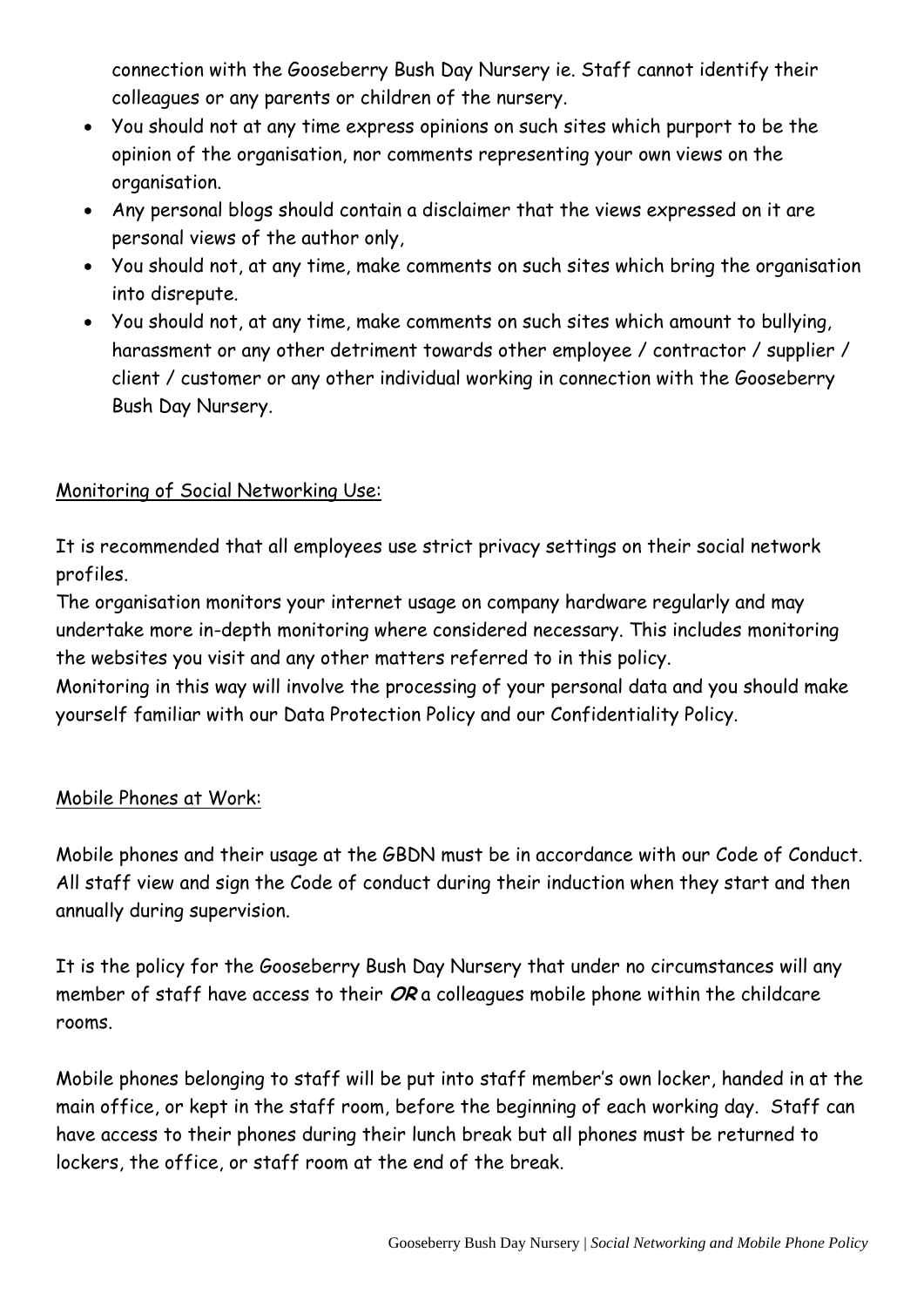There is an exception to the above rule in regards to Emergency Situations – as the cordless phone is not always available, in the event of an emergency such as a Lock-Down, an allocated Member of Management will take their personal mobile in the Manager's Office so that in the event of an emergency, they can still contact the required authorities whilst also getting to safety.

In this regard, the member of management's mobile phone will not be used during the day UNLESS during an emergency situation, and will be kept in the Manager's Office.

This was added to this policy & the 'Fire-Drills […]' policy as of the 8.8.2019 following a Risk Assessment completed on 29<sup>th</sup> July, 2019.

Phones are stored within GBDN at your own risk. We do not accept any liability for loss, damage or theft.

In line with our Visitors Policy, visitors will be asked to leave their phone in the main office until they are about to leave the premises. Staff will challenge any parent/carer/other adult who use their phone within childcare rooms.

The staff will explain to the parent/carer/other adult the safeguarding reasons behind their actions and provide the individual with a copy of this policy and the Safeguarding Child (Child Protection) Policy.

Staff will support the parent/carer/other adult in understanding the importance of these policies and the need to implement them. Parents will be issued with a Safeguarding Parent Guide.

#### Enforcement and Disciplinary Procedure:

Any member of staff who we suspect has breached this policy will be subject to the organisation's disciplinary procedure.

Should any member of staff be seen to be using their mobile phone during their working hours without permission from the management team, this will be treated as misconduct and dealt with as a disciplinary matter.

### GBDN Policies and Procedures that link to this one:

Please read the 'Code of Conduct 17.6.2019' for context regarding the quotes listed below, as well as more information regarding specific staff conduct expectations:

" Unless previously known to you as a friend, school mate or family member, you must not add parents to any social media (Facebook, Twitter etc.). if you have previous relationships as stated above, you must pay extra diligence to points 3 and 4." Reputation and Online Safety, #8